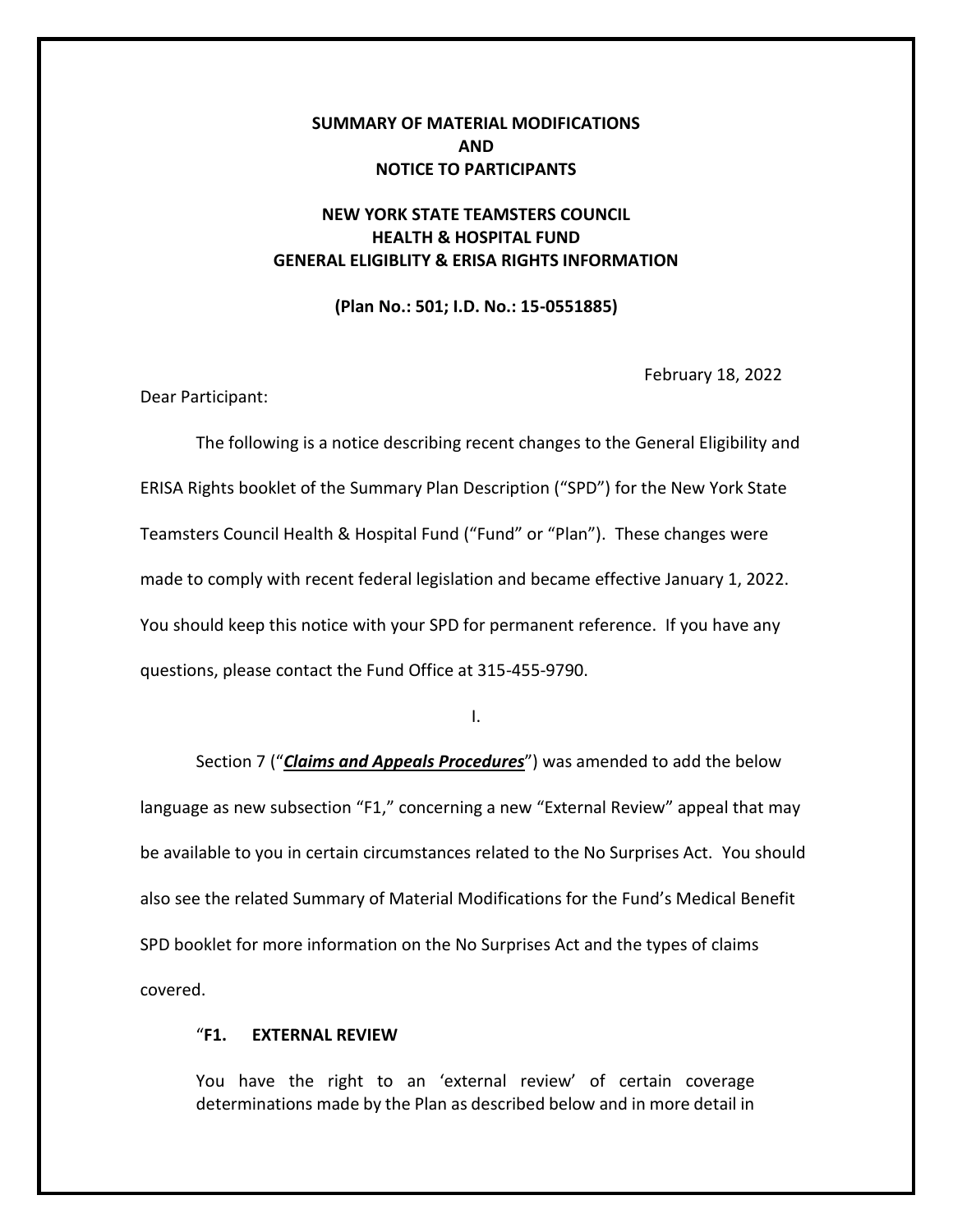the Fund's Medical Benefits SPD booklet section titled 'Protection from Surprise Bills.'

An external review is a request for an independent review of a coverage determination by a third party known as an Independent Review Organization ("IRO"). IROs must be accredited by a nationally recognized accrediting organization and must be assigned to review appeals pursuant to independent, unbiased selection methods. 'Requested service' or 'requested services' refers to the service or services for which you are requesting coverage. You may request an external review only if the requested service is covered by the Plan.

You may have the right to an expedited external review if the timeframe for completion of an expedited internal appeal or a standard external review would seriously jeopardize your life or health or would jeopardize your ability to regain maximum function. Also, you have the right to an expedited external review in connection with final adverse determinations concerning an admission, availability of care, continued stays, or health care services for which you received Emergency Services (as defined in the Fund's Medical Benefits SPD booklet), but have not been discharged from a Facility. The timeframes for determining expedited external reviews are shorter than the timeframes for standard external reviews.

#### Coverage Determinations Subject to External Review

In general, you may not request an external review unless the Plan has issued a 'final adverse determination' of your request for coverage through the Plan's internal appeal process. However, if you qualify for an expedited external review, you may also file an expedited external review at the same time as filing an expedited internal appeal. You are also eligible for an external review if both parties agree to an external review, even though you have not obtained a final adverse determination.

To be eligible for external review, the final adverse determination issued through the first level of the internal appeal process must be a determination involving consideration of whether the Plan is complying with the surprise billing and cost-sharing protections of the No Surprises Act, which are described in the Fund's Medical Benefits SPD booklet.

#### Requesting an External Review

If you meet the conditions described above, you or your authorized representative may request an external review by completing and filing the required form with the Plan. The Plan will send the external review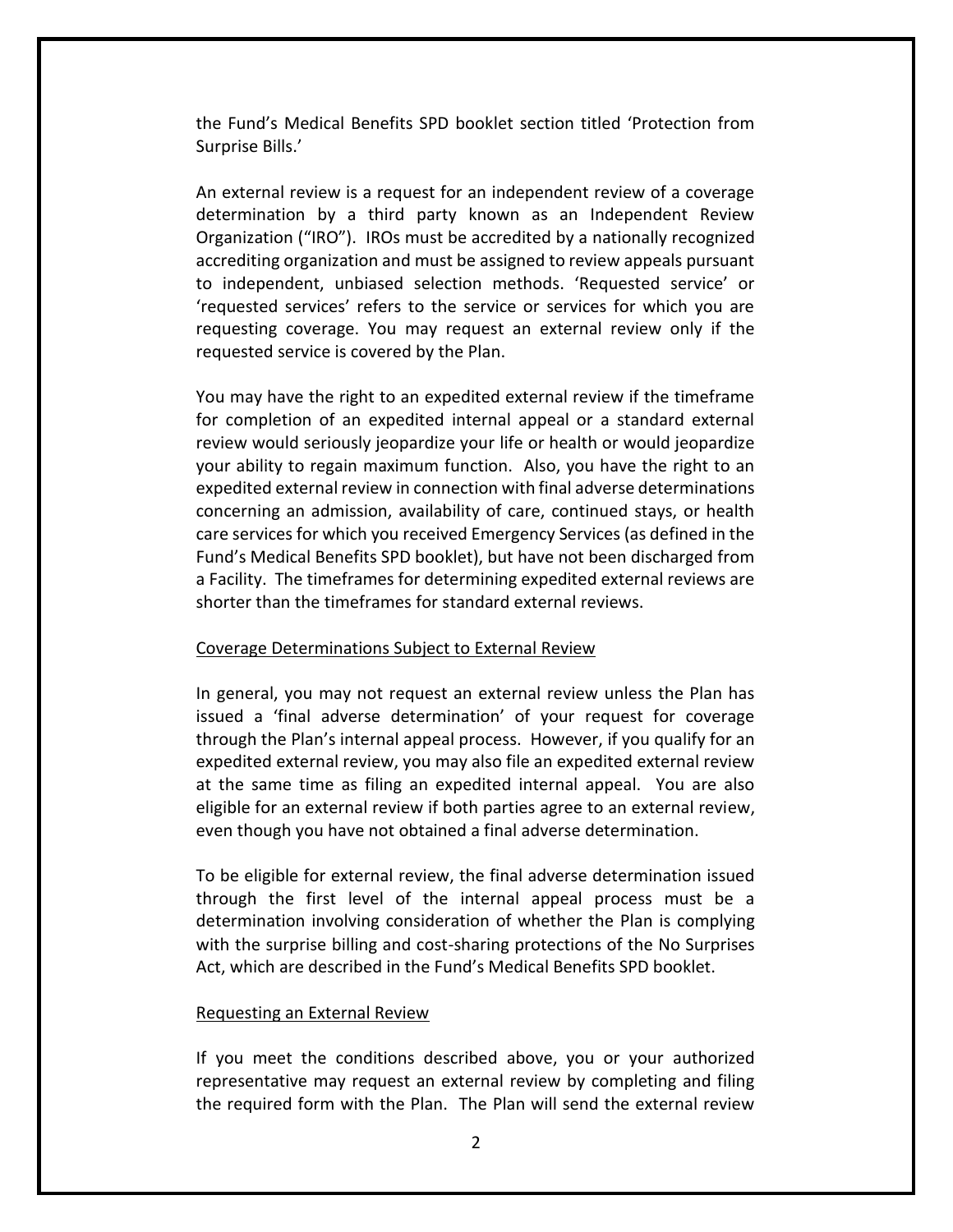application to you with the notice of final adverse determination. You or your authorized representative will have the opportunity to submit additional information on the requested service; and you may be required to authorize the release of any medical records needed to reach a decision on the external review.

# **You must file your request for an external review with the claims administrator within four months after receiving a final adverse determination.**

Upon receipt of a request for an external review, the Plan must determine if the request meets the requirements for external review and will notify you of its eligibility determination. Upon a determination that the request is eligible for external review, the Plan will assign the appeal to an IRO for review.

### Effect of External Review Determination

A determination on external review is binding on the Plan and the claimant, except to the extent that other remedies are available under applicable state or federal law. However, a decision by the external reviewer does not preclude the Plan from making payment or providing benefits on a claim at any time, including after a decision that denies the claim. When an external review decision requires the Plan to provide benefits or payment on a claim, the Plan will provide benefits or payment pursuant to the decision without unreasonable delay regardless of whether the Plan intends to seek judicial review of the decision, unless and until there is a judicial decision that provides otherwise.

### Questions

If you do not understand any part of the external review process or if you have questions regarding your right to external review, you may contact the Employee Benefits Security Administration at 1-866-444-3272."

II.

Section 7 ("*Claims and Appeal Procedures*") was also amended by replacing

subsection G with the following language to account for this new External Review

procedure: